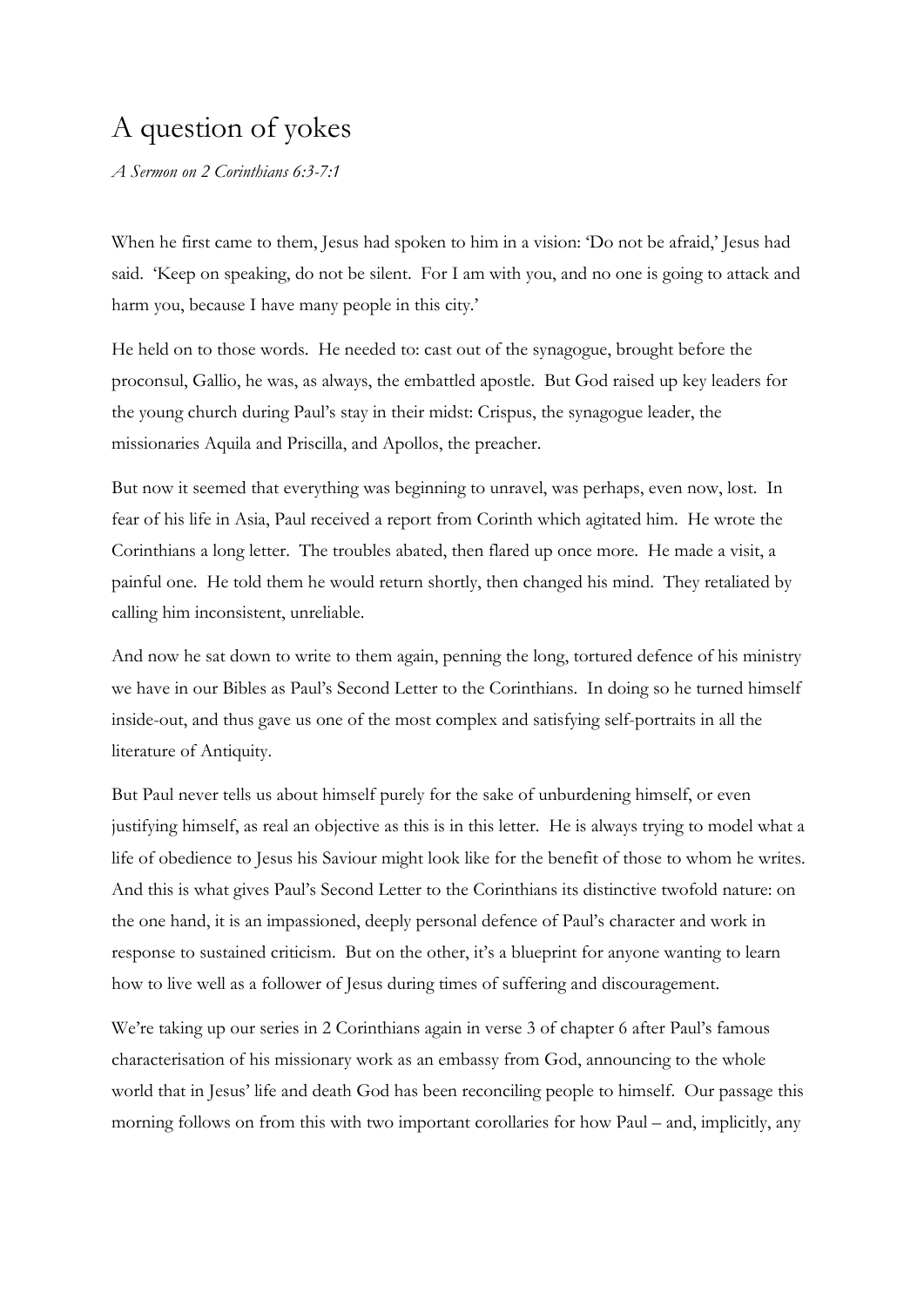Christian – ought to live *as* Christ's ambassadors, that is, as someone who, however imperfectly, represents God in sharing with others the good news about Jesus' death on their behalf.

The first implication will occupy us in part one of this sermon, and it can be put quite simply, both negatively and positively. Paul is saying that people engaged in sharing God's good news with others will be careful to let nothing get in the way of people coming to know and accept Jesus as their Lord and Saviour. The second part of this morning's sermon will take up the second of Paul's corollaries, and it can be put this way: accepting Jesus as your Lord and Saviour will inevitably mean parting company with other claimants for those positions. Jesus wants all of us, not just some of us. In fact, we could summarise the two corollaries, or implications, in this way: firstly, faithful ambassadors will do whatever they can to help others understand and accept the message with which they've been entrusted, and secondly, faithful ambassadors are not double agents: they represent one government only.

Let's dive in! -

## PART ONE

#### *'Put no stumbling block in anyone's path'*

Our passage begins with one very long sentence, stretching all the way from verse 3 to verse 11 in the original Greek. It's very long, because it's highly rhetorical, and it's highly rhetorical because of the intensity of Paul's emotion. Paul begins by stating a key aspect of his ministry philosophy, if you like: he never wants to get in the way of his message receiving a fair hearing. As he says in v. 3,

We put no stumbling block in anyone's path, so that our ministry will not be discredited. Rather, as servants of God we commend ourselves in every way.

Now, the Greek-speaking world in which Paul and the Corinthians lived was fascinated with the art of persuasion, what the Ancients called Rhetoric. Now a key tenet of ancient rhetoric is that if a person advocating for something cannot earn the respect of his speakers for his character, his argument counts for nothing. And Paul is acutely aware that what was true for lawyers and politicians was no less true for Christians evangelists. And, again, this is something that both Christians and non-Christians get instinctively today. No matter how coherently someone argues that Jesus is God's rescue plan for humanity, if they treat other people poorly their argument will just not be persuasive.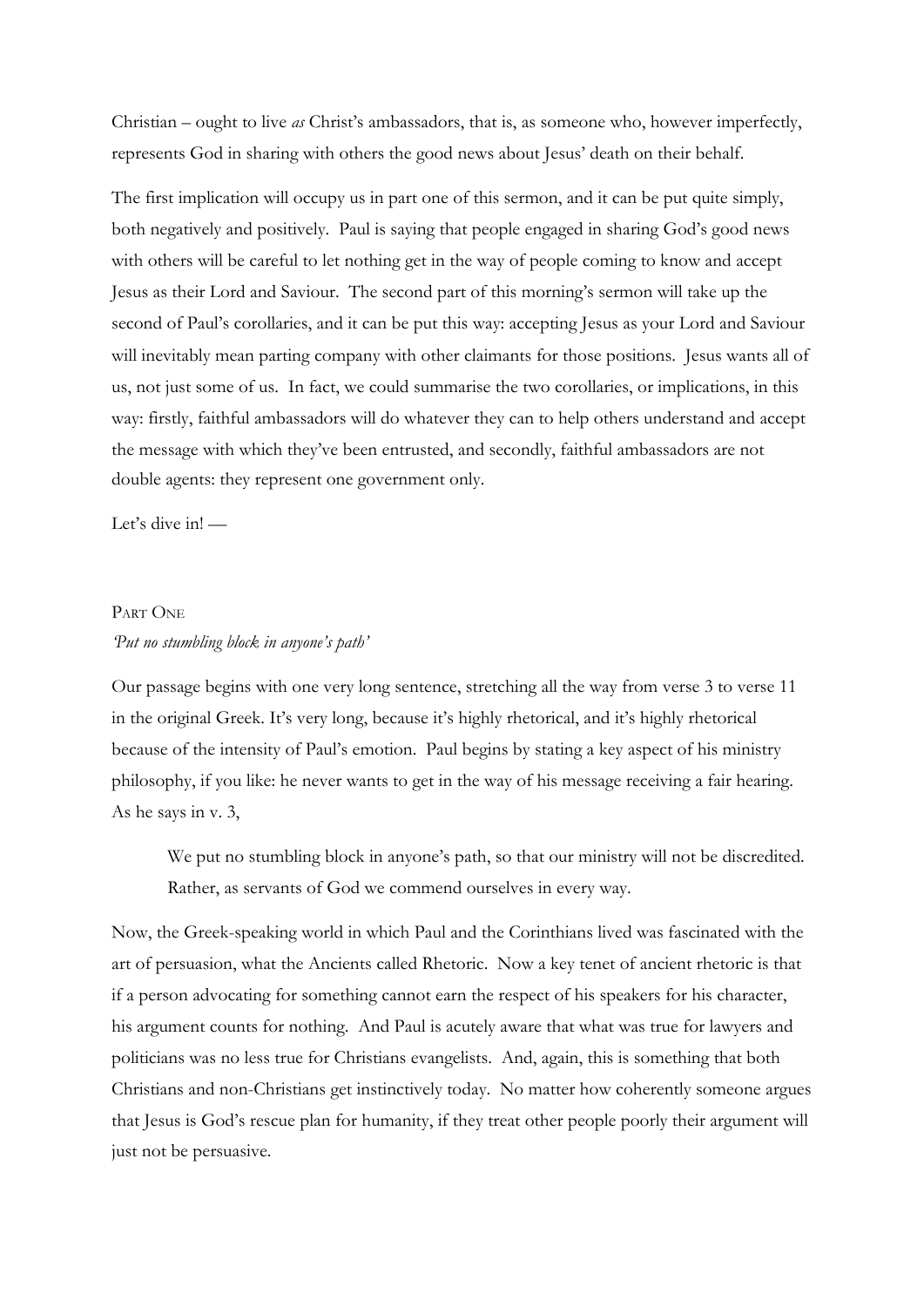Paul then follows up this statement of principle with a long list of qualifying phrases. The first group of these, which, sadly, is the only group we have time to consider, has to do the adverse conditions under which Paul would often find himself labouring, that is,

…in great endurance; in troubles, hardships and distresses; in beatings, imprisonments…

In other words, Paul is saying that he's not a fair-weather evangelist: he doesn't share Jesus with others only when it's easy or convenient to do so. The implication for us is that if we only talk about Jesus when it's easy for us to do so, when we are speaking with the grain of our surrounding culture, then that will detract from the persuasiveness of our message. This doesn't mean earbashing people with talk about God, regardless of whether they want to listen to us or not, but it does mean having a go at answering questions that start off with an incredulous, 'Tristan, you're a reasonable person, you can't actually believe that…?' as well as with the gentler, 'Tristan, you're a Christian, what do you think about…?'

Let me tell you about two different occasions this year where I've had the chance to say something about Jesus in a largely secular environment. The first occasion was during a meeting of the parents' association at Albuera Public School, where I was asking the association and principal to reconsider their decision to shut down the lunchtime Scripture Club. The second opportunity arose out of an interview I did with an artist-academic on the theme of sacrifice in the Christian life. The interview was a joy to take part in; the meeting stirred me up so much I'd lie awake sometimes in the weeks following it in the middle of the night ruminating on what I had said and failed to say. In the interview I was asked such interesting and sympathetic questions that it was pretty much impossible not to share about Jesus and his sacrificial death on our behalf; during the meeting I felt rushed for time, and anxious about being misunderstood. I'm sure I spoke much more coherently and warmly during the interview, but I wonder in retrospect whether the meeting wasn't the more significant of the two opportunities. After all, I was speaking in front of people I see every time I pick Miriam up from school; how I behaved both during and after the meeting would be seen and remembered. Now, while my version of waking up in the middle of the night is, I suspect, quite a few steps removed from Paul's sleepless nights here in 2 Corinthians 7, you get the point, don't you? Speaking gently and patiently, lovingly and sincerely about Jesus when it's unpopular to do so, can be actually more, not less, powerful, than when you're afloat on a sea of goodwill!

So, that's the first of the two implications for Christians as they think about themselves as Jesus' ambassadors: ambassadors don't let their own character or circumstances get in the way of the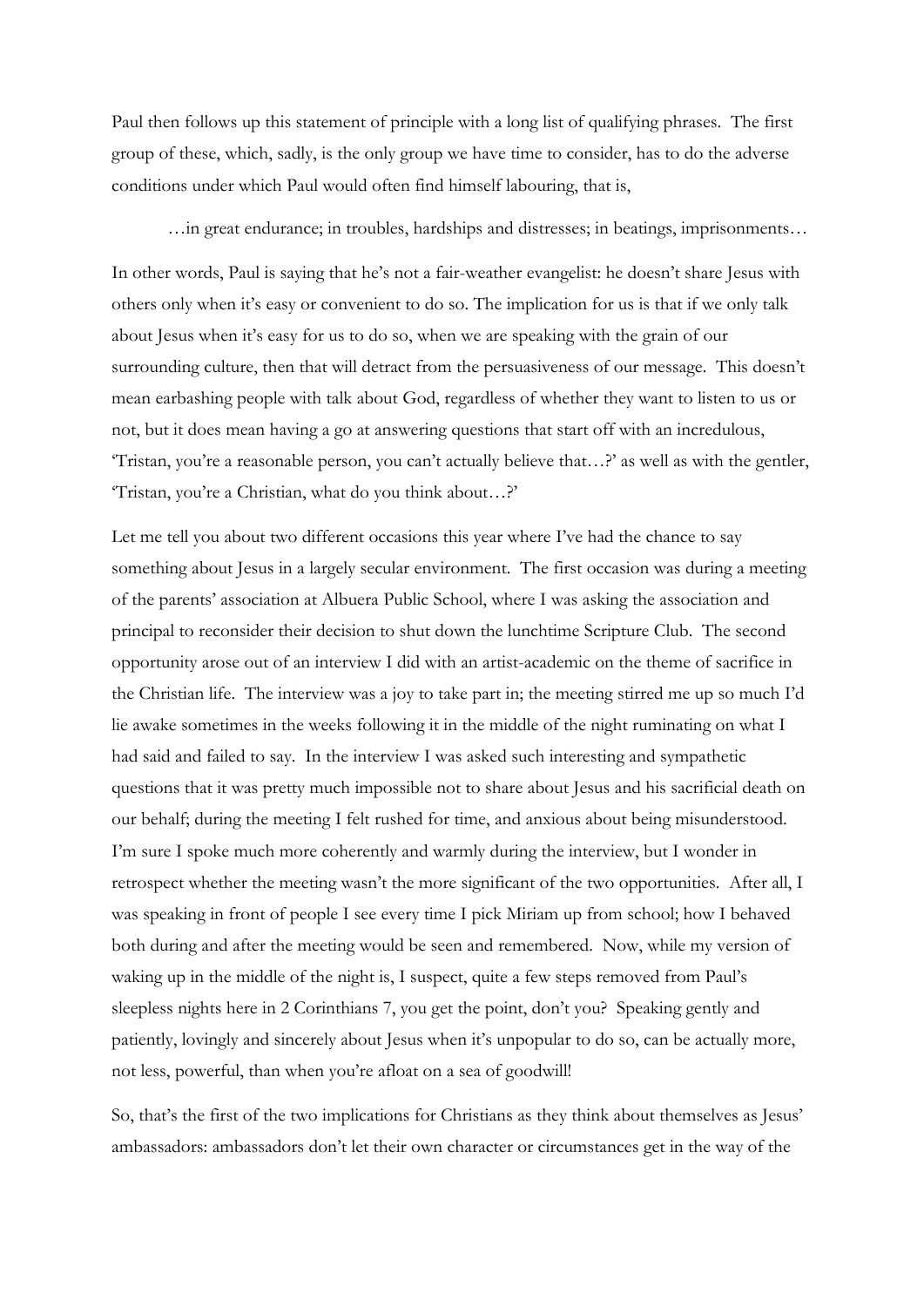message they have to deliver. And the second? Good ambassadors serve only one government, which brings us to the second part of this sermon:

### PART TWO

# *'Come out from them and be separate'*

Now, it's worth remembering at this point that Paul's *primary* objective so far has not been to show the Corinthians how to share Jesus with others when things are hard. That's only an *implication* of these verses. His primary objective has been to get the Corinthians to drop their standoffish, suspicious stance towards him by acknowledging the reality of how Paul has conducted himself among them in the past, even, and especially, when times were tough.

But if the Corinthians are going to revive their friendship with Paul, that will entail stepping out from under the influence of those people in the church in Corinth who've been trying to discredit him in their eyes. So far in this letter Paul has been loathe to make distinctions between the different factions within the Corinthian church and their representatives. But here he feels the need to issue a more pointed warning concerning the people who have sought to turn the Corinthians as a whole against him. These opponents, a group scholars call the 'super-apostles', will turn up again in chapters 10-13, but vv. 14-18 are likely to be referring to the same group of people and form a 'shot across the bow', if you like.

Paul pulls no punches here, referring to them straight up as 'unbelievers' (v.1). Read with me from v. 14:—

Do not be yoked together with unbelievers. For what do righteousness and wickedness have in common? Or what fellowship can light have with darkness? What harmony is there between Christ and Belial? Or what does a believer have in common with an unbeliever? What agreement is there between the temple of God and idols? For we are the temple of the living God.

Paul sprays the Corinthians with a series of indignant, rhetorical questions, all of which expect the answer: 'None whatsoever!' And he then buttresses those questions with a series of citations from the Old Testament, all of which speak to the exclusive relationship God had sought to establish with his Old Testament people, the Israelites. In this relationship God promised to bless the Israelites with a depth of relationship with him unknown to other nations. They in turn committed themselves to follow no other God but him. Theirs was to be an *exclusive* relationship.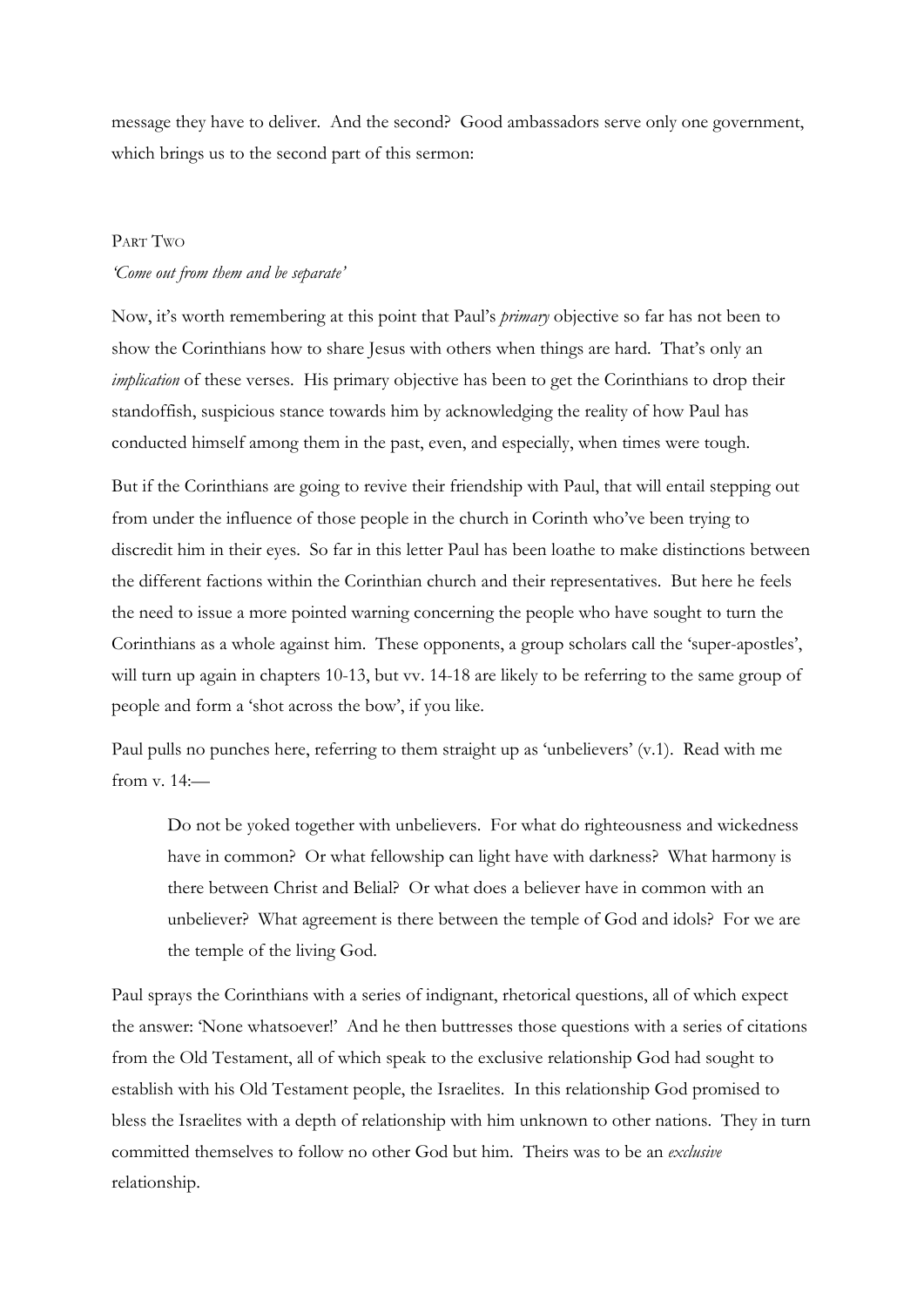Now, my suspicion here is that exclusivity will feel like quite an alien concept for many of us. We live in an era of dual citizenship, bivocational ministry, blending time spent at home raising kids with part-time work outside the home. Many of us live in a world of 'both…and', where saying no to something in order to pursue something else seems perhaps just a bit... old-fashioned?

Now, let me preface what I'm about to say by confessing that I, too, am very much a 'both…and' kind of guy! But – and it's a big 'but' – I do want to stress this morning that being and becoming Christian has at its heart a big, fat 'either…or'! Following Jesus is an exclusive commitment: it means not giving anyone or anything else your allegiance in a way that would compromise your loyalty to Jesus.

Now, what Paul dislikes about the super-apostles (apart from their criticism of him, of course) is their *worldliness*: they cherry-pick Christianity for whatever chimes in well with the surrounding culture—and discard the rest. They're attempting to have a foot in both camps, and for all his commitment to flexibility when sharing Jesus with people from other cultures, Paul here is adamant: you cannot follow *both* Jesus *and* the world. Paul uses the metaphor of a yoke. A yoke is something farmers place over the necks of oxen when harnessing them to the plough. The verb Paul uses here, έτεροζυγέω, means to harness to the one cart animals that really need different sorts of yokes, as one would be doing if one yoked, say, an ox and a donkey to one's plough. It can also mean to mate animals of different species, as it does, for example, in the ancient Greek translation of Leviticus 19:19. But the point of the metaphor is, either way, clear: if we link our destiny in a binding way and voluntarily surrender our freedom to people who don't share our commitment to God, then that's going to make it very difficult for us to be wholehearted about our relationship with God. We will find ourselves being constantly torn in different directions.

So Paul's *aim* in this passage is to help the Corinthians awaken to the way in which they've allowed themselves to be swayed by people whose value-system is at odds with their supposed commitment to Christ. But what does this passage *imply* for us? Let me say something first to those of us who have made a commitment to Jesus, and then secondly to those of us who are thinking through what it might look like to make such a commitment.

My question for those of us at St George's who call themselves Christian is this: How can you know whether you've been hitching yourself to something that in the end is incompatible with an exclusive relationship with Jesus? Well, for what it's worth, this is how I recognise it in myself. I am one of those people who suffer from selective hearing. I'm great at hearing only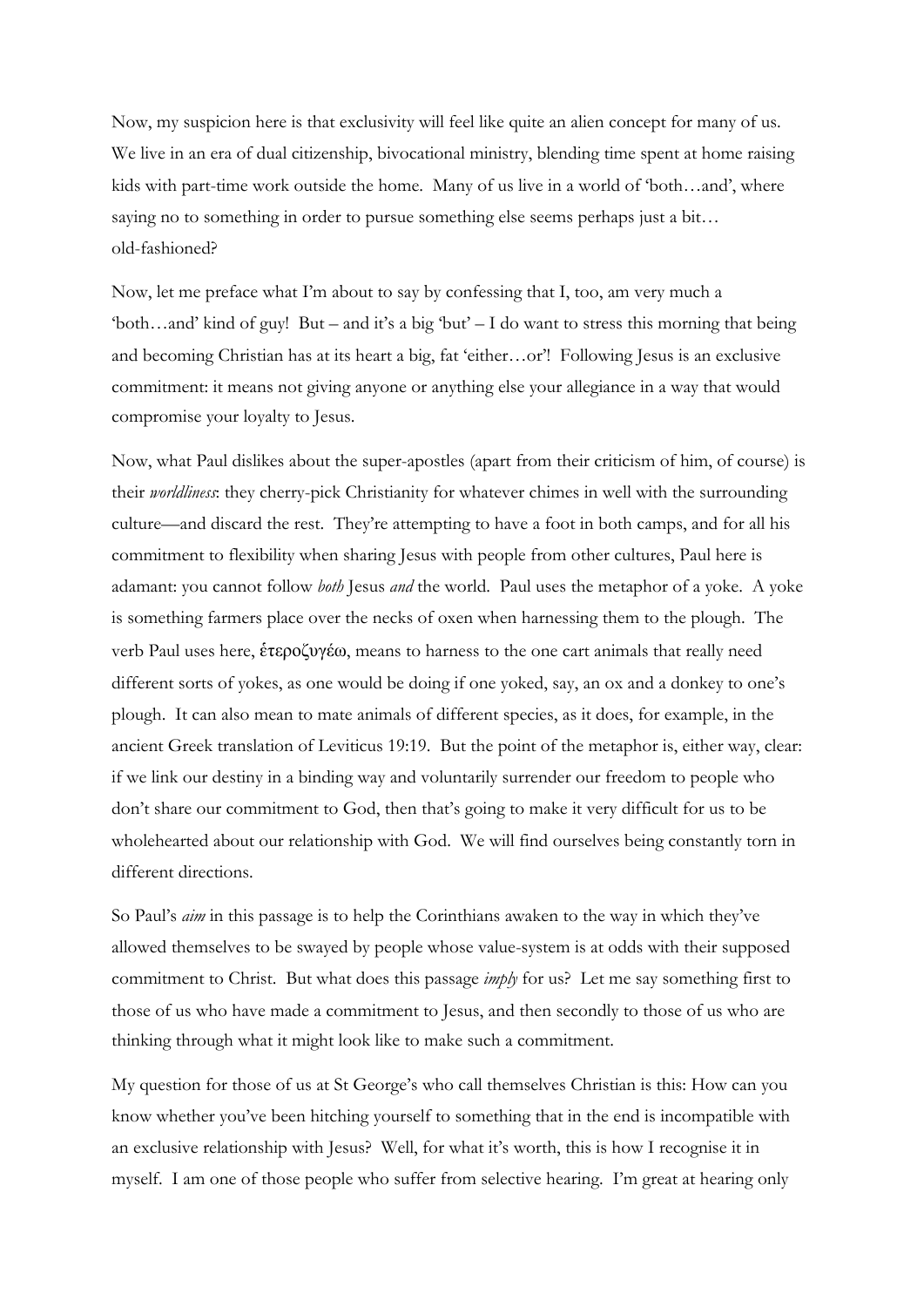what I want to hear. Unfortunately, I also do this when I read the Bible. And at those times when whatever I read in the Bible seems to be telling me what I want it be telling me, when there's no gap between I what I want and what I think Jesus is asking of me, *that's* when the alarm bells need to start ringing. Because I'll never know if Jesus really is the Lord of my life if I never find it inconvenient for Jesus to be the Lord of my life, if I only ever listen to him when it chimes in with what I already want to hear. This is a really insidious problem for Christians, because, if you're anything like me, it's a problem that tends to creep up on you over time without your noticing it.

This year I've been reading quite a lot of Muriel Spark, a twentieth-century novelist most famous for her book, *The Prime of Miss Jean Brodie*. While on holidays recently I read her first novel, *The Comforters*, written shortly after she'd become a Christian. The main character in the novel is a young woman named Catharine, also a new believer, and, in a passage one suspects is somewhat autobiographical, she has Catherine exclaim,

'the demands of the Christian religion are exorbitant, they are outrageous. Christians who don't realise that from the start are not faithful. They are dishonest; their teachers are talking in their sleep.'

And again, for what it's worth, I think she's right. Because Jesus doesn't want just a part of us. He wants all of us. And I think it's helpful, even for people who've been Christian for ages, to be periodically reminded of the outrageous reality that we are not our own: we now belong to someone else.

My question for those of us who are exploring Christianity here at St George's is this: How is it possible to make such a seemingly crazy decision to place someone else in charge of your life, and them alone? Earlier in this sermon I said that exclusive commitments seem to be something of an anomaly in modern life, but one area of life where I think people still place a high value on exclusivity is in marriage. Marriage may be becoming an increasingly marginal part of today's society, but I think that people today still think that marriage is only really marriage if it entails an exclusive commitment to just one person, and that over the long haul, and that the value of marriage is somehow dependant on that exclusivity as it's expressed over a period of time. And I think that's because in marriage we want to feel safe, and it's hard to feel safe in a marriage relationship if you don't know that the other person is in it with you for the long haul and is not going to go anywhere else when things get tough. Again, I think it's worth stressing that this is not what marriage necessarily looks like 'on the ground', ever really, but rather that this remains an enduring aspiration in our culture for romantic relationships. And my point is that following